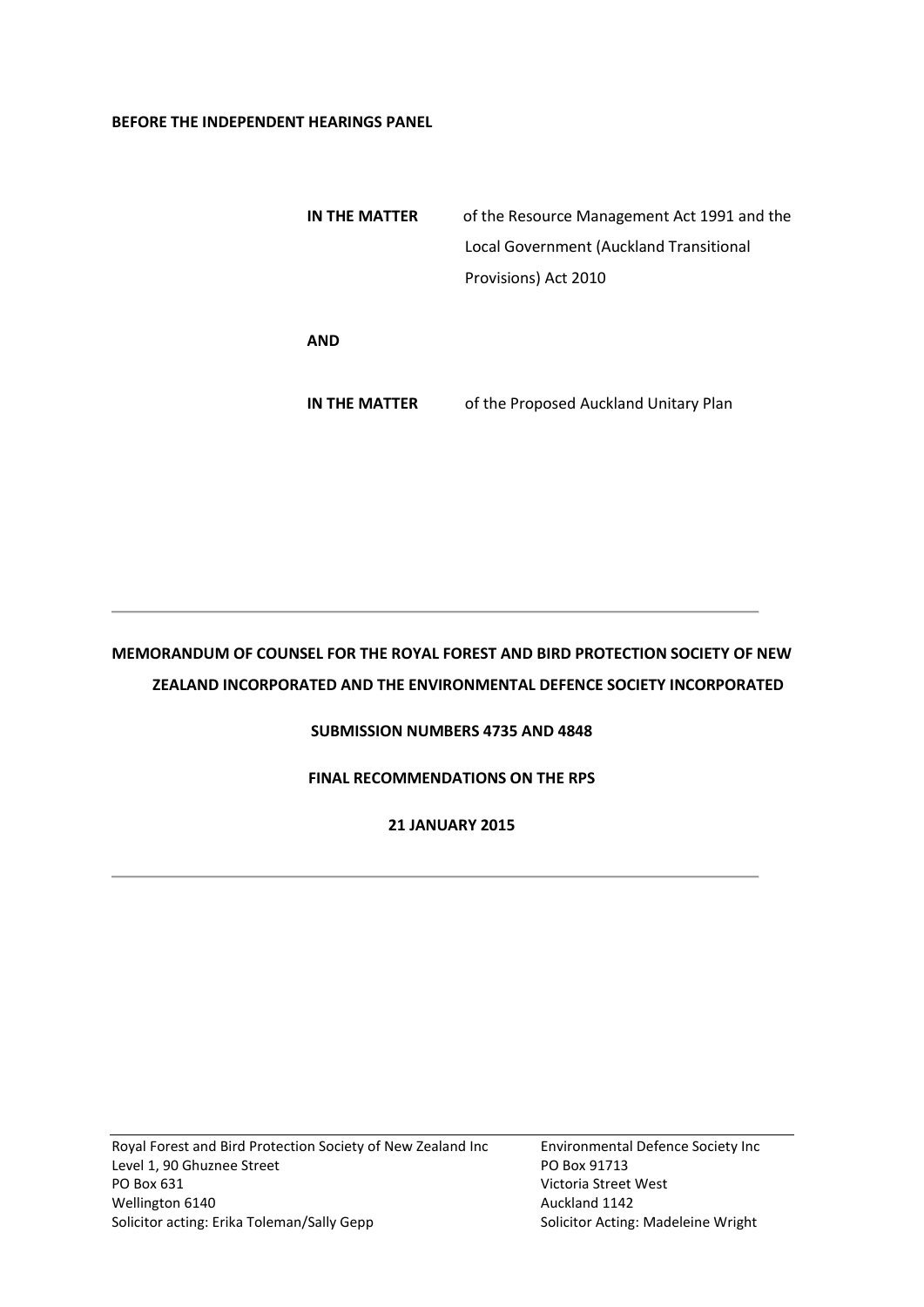#### **MAY IT PLEASE THE PANEL**

#### **Introduction**

- 1. This memorandum is filed on behalf of the Royal Forest and Bird Protection Society Inc (**Forest and Bird**) and the Environmental Defence Society Inc (**EDS**) in response to the Hearing Panel's letter dated 22 December 2014, the memorandum of counsel of Auckland Council (**Council**) and the letter to the Hearing Panel from Russell McVeagh both dated 16 December, and the memorandum of counsel of Richard Brabant dated 19 December 2014.
- 2. The above-mentioned correspondence relates to the question of how the proposed Regional Policy Statement (**RPS**) component of the Proposed Auckland Unitary Plan (**PAUP**) should be dealt with on completion of the PAUP hearings on the RPS provisions; specifically, whether a recommendation and decision on the RPS provisions can be left until the Hearing Panel makes its recommendation after hearing all submissions (on all parts of the PAUP) or whether interim or final recommendations on the RPS provisions should be made before hearings on the Regional and District Plan components of the PAUP continue.
- 3. Forest and Bird's and EDS's position on this issue is set out below.

#### **Hearing Panel Recommendations on the Regional Policy Statement provisions**

#### *Forest and Bird and EDS Position and Reasons*

- 4. Forest and Bird and EDS strongly agree with the general proposition that clarity and certainty are needed on the RPS component of the PAUP before mediation and hearings on the Regional Plan and District Plan components continue.
- 5. We support Richard Brabant's submission that the Hearing Panel should issue final recommendations in a two stage process, with the Hearing Panel issuing final recommendations on the RPS provisions prior to the hearings on the other components of the PAUP, as opposed to issuing interim recommendations. The reasons for this position are:
	- (a) New Zealand's planning instruments are required to adhere to a strict hierarchy. Regional and District Plans are required to give effect to higher-ranking documents, relevantly regional policy statements<sup>1</sup>. The importance of maintaining this

 $\overline{a}$ <sup>1</sup> Sections 67(3)(c), 75(3)(c) Resource Management Act 1991.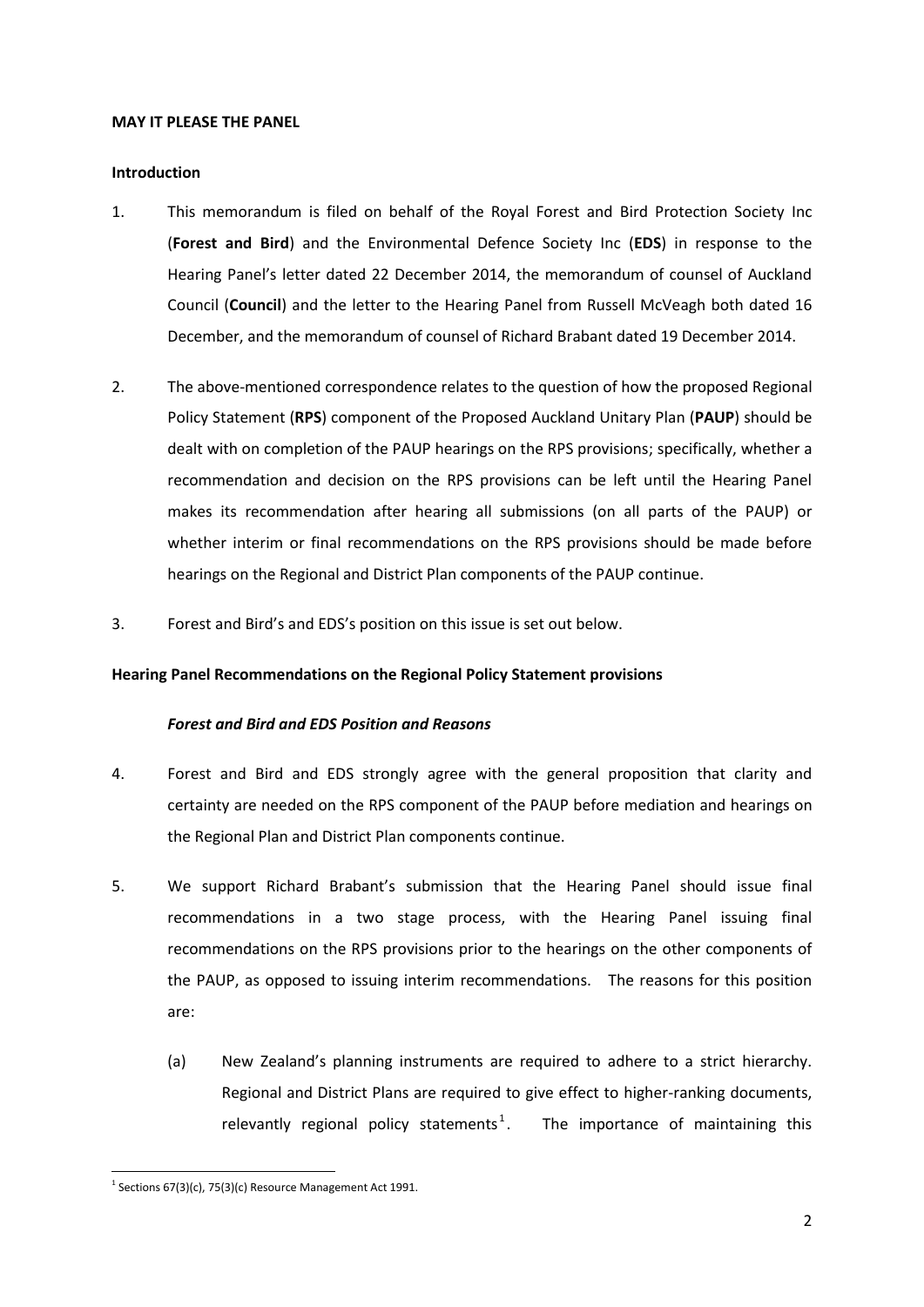hierarchal approach was recently reiterated by the Supreme Court<sup>2</sup>. The role of a regional policy statement in this hierarchy is to provide a strategic overview of regional issues. Without this strategic overview in place an important part of the foundation for the regional and district plans will be missing.

- (b) Forest and Bird and EDS agree with the reasons set out in paragraph 7 of Mr Brabant's memorandum that an "interim" version of the RPS cannot be considered to be "operative" for the purposes of the RMA and the Local Government (Auckland Transitional Provisions) Act 2010 (**ATP Act**). Interim recommendations would not avoid the situation whereby the PAUP's Regional and District Plan provisions are required to give effect to the current operative Regional Policy Statement<sup>3</sup> and only have regard to the RPS provisions in the PAUP alongside which they are being developed.
- (c) Interim recommendations as opposed to a fully operative RPS would effectively limit appeal rights. The remainder of the PAUP would be drafted and argued on the basis of giving effect to the interim recommendations. The PAUP process only allows for appeal once the Hearing Panel makes its final recommendations and the Council makes its decisions<sup>4</sup>. If only interim recommendations are made, appeals on RPS, Regional and District Plan provisions will be made contemporaneously, at the completion of the entire process. Where a party remained concerned about an RPS provision at that late stage, they would be faced with the reality that the remainder of the Plan had been drafted in reliance on that interim RPS provision. An appeal against an interim RPS provision may therefore also necessitate appeals against the further district and regional provisions (if the party is even able to identify all the provisions made in reliance on the RPS interim provision). This will in turn likely give rise to very complex issues around standing of parties. This may deter an appeal in the first place, particularly where a party is not extremely well-resourced. If an appeal was lodged, the chances of success would in our submission be much diminished, again given the downstream reliance on that interim provision. It would be a very complex and time-consuming task to identify all the District and Regional Plan provisions that had been made in reliance on an interim RPS provision, and then amend them somehow through the appeals process.

1

<sup>2</sup> **Environmental Defence Society Inc v King Salmon Company Ltd** [2014] NZSC 38, [2014] NZRMA 195 at [10]-[11].

<sup>&</sup>lt;sup>3</sup> Operative on 31 August 1999.

<sup>4</sup> Sections 156 and 158 Local Government (Auckland Transitional Provisions) Act 2010.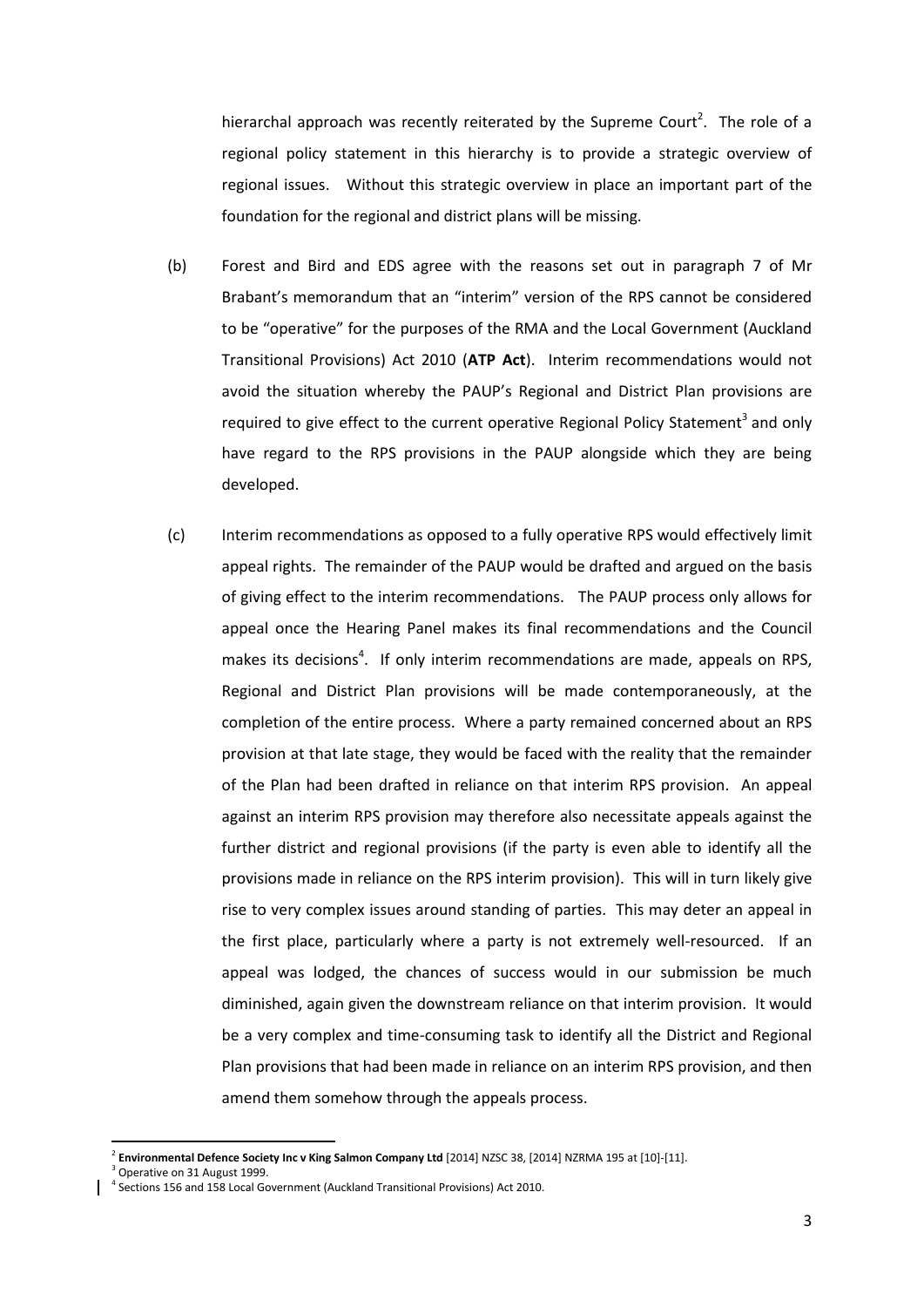- (d) With respect, it is not certain that all submitters would respect interim recommendations. It is possible that some submitters would continue to pursue proposed provisions contrary to interim recommendations on the basis that the RPS provisions could possibly still be amended as part of the PAUP appeals process (notwithstanding our previous submissions on the difficulties involved with such an appeal).
- 6. Making recommendations and decisions on the RPS now, and allowing any appeals to be made in the short term rather than at the completion of the entire AUP process, will clarify the RPS content in a way that will allow the Regional and District Plan provisions to be developed within a lawful policy framework.
- 7. Forest and Bird and EDS acknowledge that there is likely to be a delay as a result of a two stage process. However it is our submission that it is necessary to have an up to date operative RPS for Auckland to provide certainty to submitters, the Council and the Hearing Panel. Further, having the PAUP RPS provisions operative will ultimately save time by ensuring that parties only advocate district and regional provisions that accord with the RPS. If the PAUP's RPS is not final and operative, parties would have to put forward multiple arguments in the alternative responding to the different versions of the relevant RPS provisions. The hearing process would become unreasonably complicated.

#### *Legal Basis for issuing final recommendations on the RPS provisions in the short term*

- 8. Section 144 of the ATP Act requires the Hearing Panel to make its recommendation to Council after it has finished hearing submissions on the PAUP. It does not require the Hearing Panel to have finished hearing "all" submissions before recommendations are made. Shortly the Hearing Panel will have finished hearing submissions on the RPS component of the PAUP. It is submitted that section 144 leaves the door open for the Hearing Panel to issue final recommendations on the RPS component of the PAUP as the first chapter of a single report when it has finished hearing submissions on the RPS provisions.
- 9. As only one report is being released by the Hearing Panel the overall deadline for the provision of the Hearing Panel's report would remain<sup>5</sup>.

 $\overline{a}$ 

<sup>&</sup>lt;sup>5</sup> Section 146 and 147 Local Government (Auckland Transitional Provisions) Act 2010